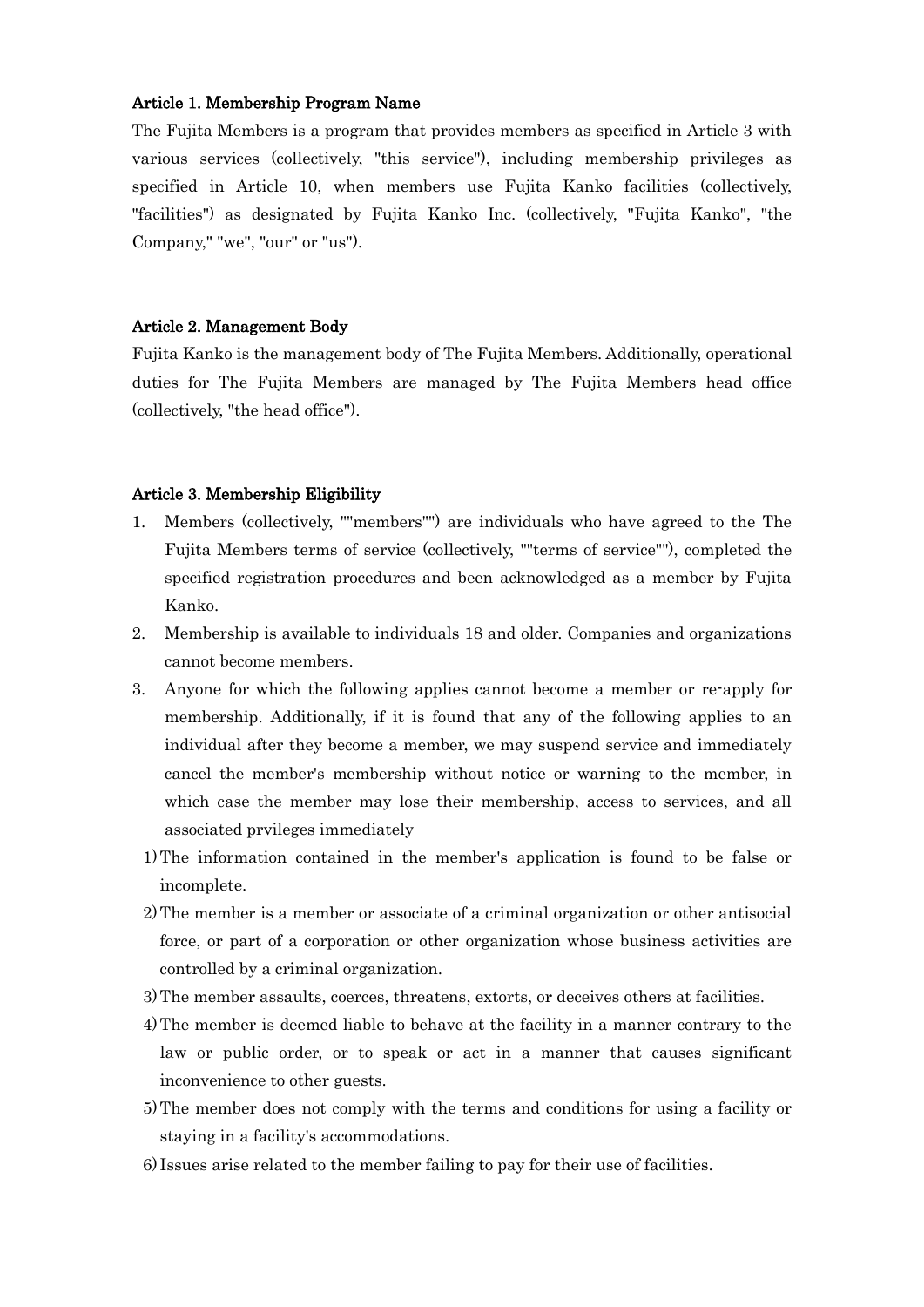- 7)The member violates the terms of service.
- 8)The member is found to have lost their membership previously due to a breach of the terms of service.
- 9)The member is otherwise found to be unsuitable for membership.

## Article 4. Enrollment

- 1. To enroll in this program, applicants must register on The Fujita Members official website. Please fill out the required sections of the application form via the Fujita Kanko website. Additionally, if an applicant registers provisionally using methods specified by Fujita Kanko, if they become a member within the time period specified by Fujita Kanko, they are considered to have become a member at the time of their provisional registration.
- 2. Applicants applying to this program are required to agree to the terms of service. When an applicant applies for this program via the application form on Fujita Kanko's website, they are deemed to have agreed to the terms of service.
- 3. Members can create a member-exclusive page (collectively, ""profile page"") displayed after logging in to The Fujita Members official website (a single user cannot create multiple profile pages). The QR code displayed on a member's profile page is their membership card (collectively, ""membership card"").
- 4. The management of passwords and membership cards for this service is the responsibility of the member. Allowing third parties to use, lend, transfer, change the name of, or sell membership cards is not permitted. Additionally, if a third party is believed to have access to a member's user ID, password, or membership card due to loss or other reasons, the member is to notify Fujita Kanko immediately. The member is solely responsible for any damage or disputes that result from misuse of a member's user ID, password, or membership card due to personal error, mistaken use, or use by third parties.

## Article 5. Membership and Annual Fees

Membership is free, and there are no annual fees.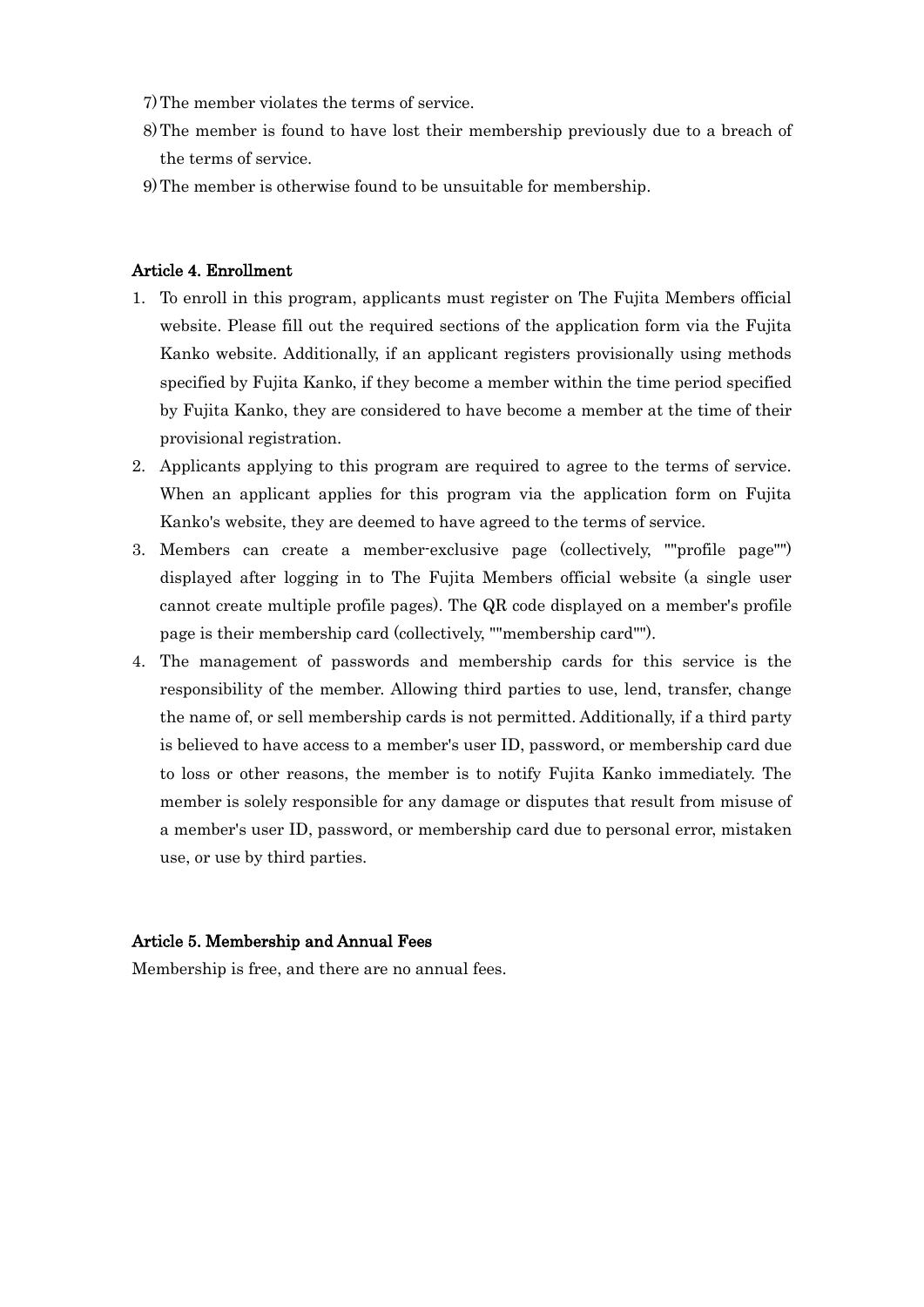## Article 6. Profile Change Notifications

If there is a change to a member's name, address, telephone number, or e-mail address, the member should update it promptly from their profile page. Failing to notify Fujita Kanko of any changes will result in the member being unable to use point-related services. Membership may also be terminated in the event we are unable to contact the member.

### Article 7. Termination of Membership

In the event of any of the following, the member will lose their membership and forfeit all benefits.

- 1) If the member dies.
- 2) If the member issues a request to the head office to cancel their membership.
- 3) If the member issues a request to the head office to delete their personal data. (The deletion will occur after the member confirms their identity.)
- 4) If Fujita Kanko becomes unable to contact the member with the contact information provided by the member.
- 5) If membership is revoked in accordance with Article 3, Section 3.
- 6) For any reason similar to those listed above.

### Article 8. Changes to Terms of Service

- 1. The Company may issue changes to the terms of service, with notification thereof posted 14 or more days in advance on the Company's website. In the event the terms of service are changed, all matters related to the service will follow the updated terms of service.
- 2. This service may be suspended without warning in the event of operational issues, natural disasters, or other emergencies.
- 4. The Company assumes no responsibility in the event of Sections 1 and 2 of this Article.

## Article 9. Membership Benefits

This service confers the following benefits to members.

- 1) The Point Program described in Article 10.
- 2) Distribution of information about facilities via direct mail and email.
- 3) Quick check-in (lodging facilities only). When staying at a lodging facility, members can check-in simply by entering their name. Members must present their membership card at this time.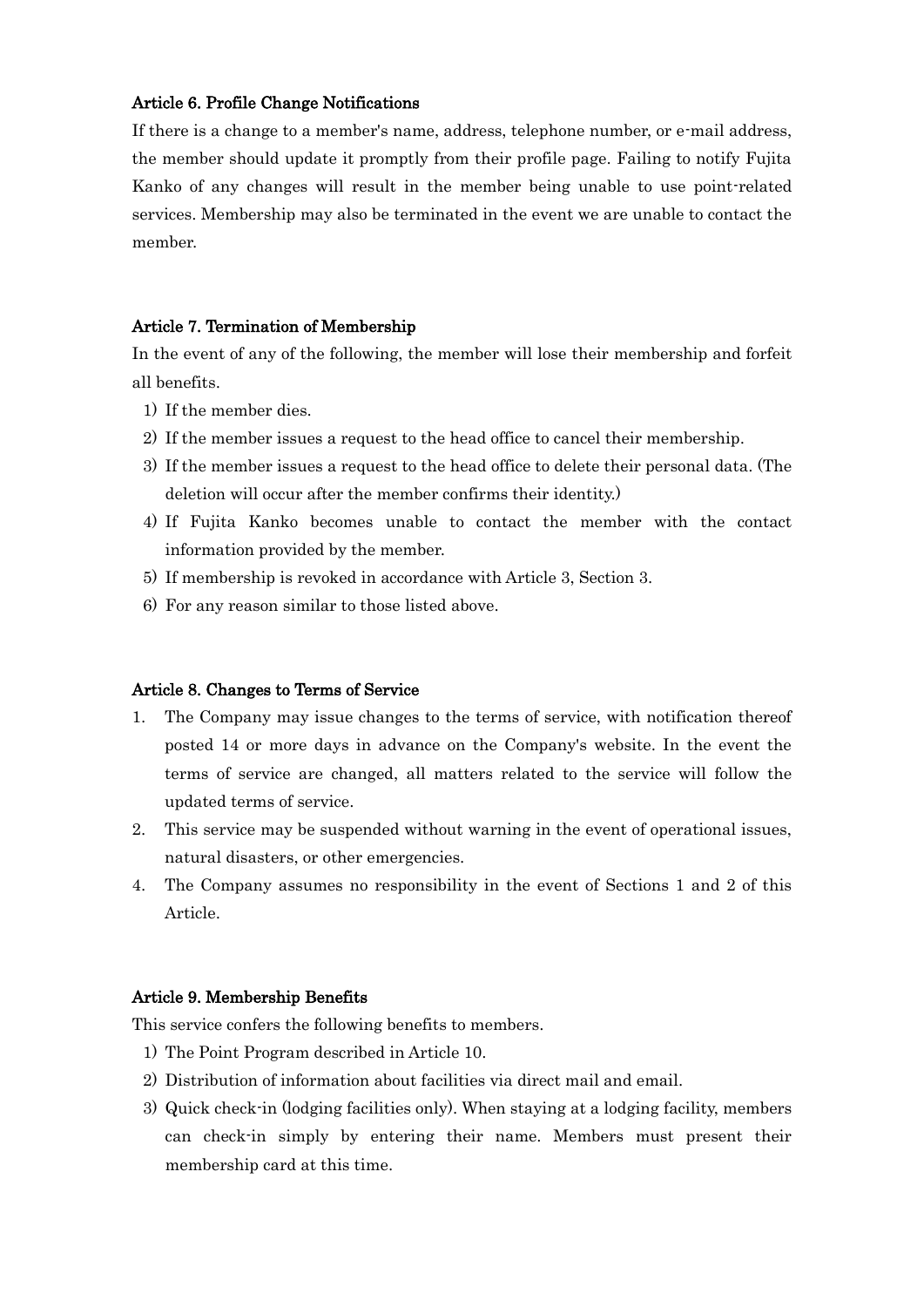4) Members-only products and discounts (see profile page and mail magazine for details).

# Article 10. Point Program

- 1. The Fujita Members Points The Fujita Members Points (collectively, ""points"") are the name for points awarded to members by facilities.
- 2. Membership Stages
	- 1) The number of points a member acquires in a given year determines their membership stage for the following year. (Bonus points and campaign points do not apply for improving a member's stage.) Calculation period for yearly points spans January 1st to December 31st, regardless of membership enrollment.

| Membership | Yearly basic points acquired                        |  |  |
|------------|-----------------------------------------------------|--|--|
| Stage      | *Bonus points and campaign points are not elligible |  |  |
| Blue       | Yearly points acquired total under 5,000            |  |  |
| Gold       | Yearly points acquired total 5,000 or more          |  |  |
| Platinum   | Yearly points acquired total 12,500 or more         |  |  |
| Diamond    | Yearly points acquired total 50,000 or more         |  |  |

Additionally, if a member meets the requirements for upgrading their stage by June 30th of the point calculation period, they become eligible for Diamond, Platinum, or Gold membership services starting on August 1st. Dropping to a lower stage is determined on a yearly basis.

- 2) Membership stages for the following year are valid from February 1st of the following year to January 31st of the year after the following year.
- 3. Awarding Points
- 1) Points will be awarded the day following a member's payment for services. The number of points awarded will be based on the amount paid for lodging, food and beverage, golf course play, admission fees, and at stores in facilities covered by this service.

-Points for multiple stays will be granted in a lump sum at checkout.

-Points earned at facilities outside Japan will be granted based on a conversion to Japanese yen at a rate set by Fujita Kanko.

-If the converted amount is not a whole number, points awarded will be rounded down to the nearest whole number.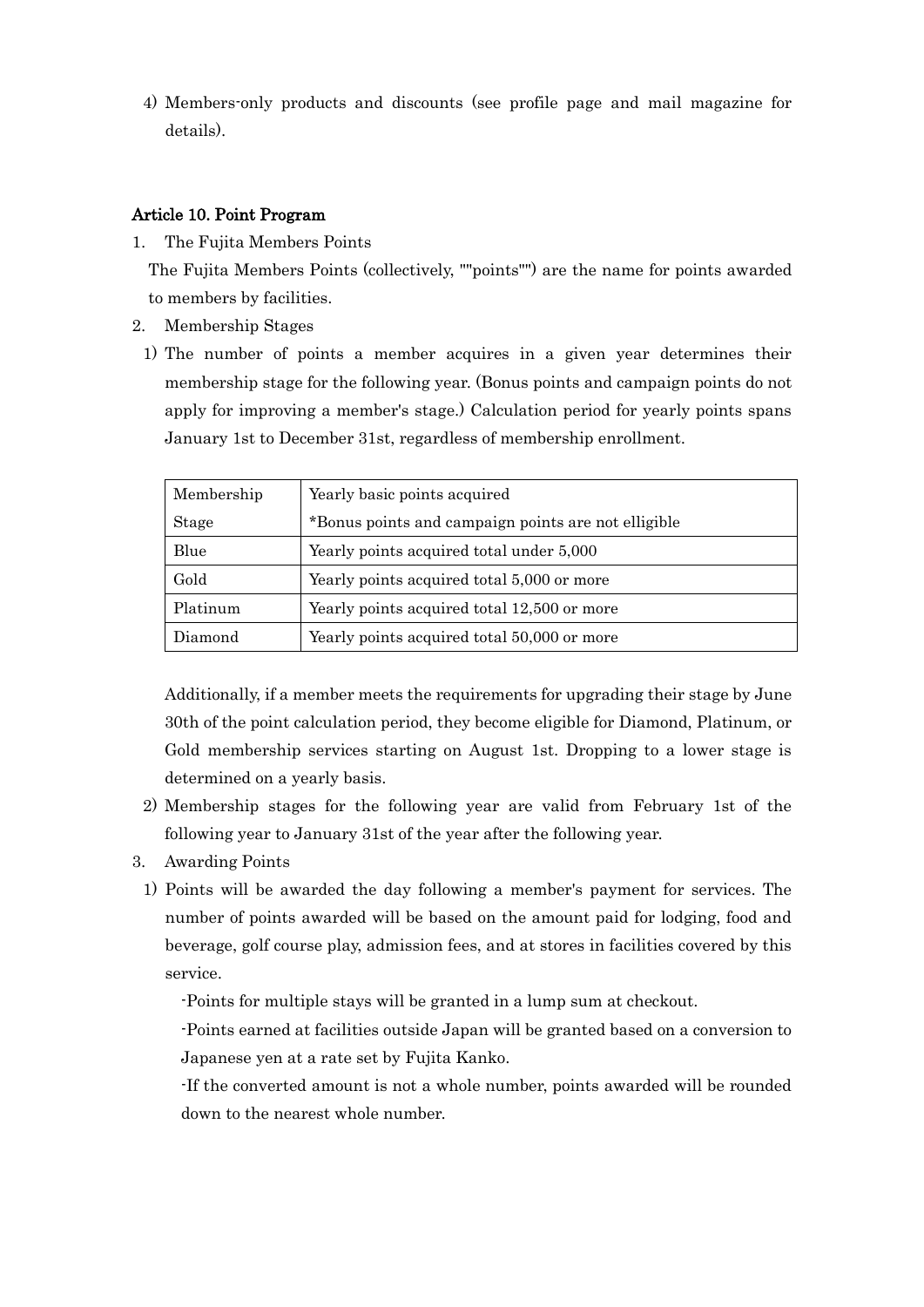| Membership | Stay and entry        | Restaurants                  | Events               | Bridal, banquets, shops | Golf                 |  |
|------------|-----------------------|------------------------------|----------------------|-------------------------|----------------------|--|
| Stage      |                       |                              |                      |                         |                      |  |
| Blue       | 5 points per 100 yen  | 5 points per 100 yen         | 5 points per 100 yen | 1 point per 100 yen     | Weekdays:            |  |
| Gold       | 8 points per 100 yen  | 8 points per 100 yen         |                      |                         | 5 points per 100 yen |  |
| Platinum   | 10 points per 100 yen | 10 points per 100 yen        |                      |                         | Weekends/holidays:   |  |
| Diamond    | 12 points per 100 yen | 12 points per 100 yen        |                      |                         | 1 point per 100 yen  |  |
|            | No upper limit        | Upper limit of 10,000 points |                      |                         |                      |  |

# 2) Points are awarded based on membership stage.

-Reservations made through a travel agency (including online booking sites) will reward 50 points (per night at a given accommodation) regardless of the amount spent or membership stage.

- 3) Point amounts awarded include service charges and taxes such as consumption tax, bath tax, hotel tax, and golf course use tax.
- 4) Points will be awarded to members based on payments made using cash, credit card, electronic money, or vouchers (i.e. hotel restaurant vouchers and gift vouchers issued by credit card companies).
- 5) Members must present their membership card in order to receive points.
- 4. Point Ineligibility

Points are not rewarded for the following.

- 1) Payment amounts that are less than 100 yen.
- 2) Amounts paid for accommodations other than the room/plan rates and associated taxes and service charges, including charges for refrigerators, telephones, paid TV service, massages, etc.
- 3) Amounts paid for food and beverage at restaurant facilities, private rooms, and charges not included in plan prices/associated tax and service charges.
- 4) Charges for wedding ceremonies and photo weddings that don't include food or drink.
- 5) Payments made by individuals other than members themselves.
- 6) Using multiple membership cards through a travel agency tour guide.
- 7) Awarding points to multiple members through a single usage.
- 8) Payments made at a later date through bank transfer or other method.
- 9) Hotel Chinzanso Tokyo spa admission fees, annual membership fees, and entrance fees.
- 10) Usage through invitations, vouchers for Fujita Kanko facilities, and point payment services.
- 11) Usage prior to completion of membership enrollment. (Enrollment becomes official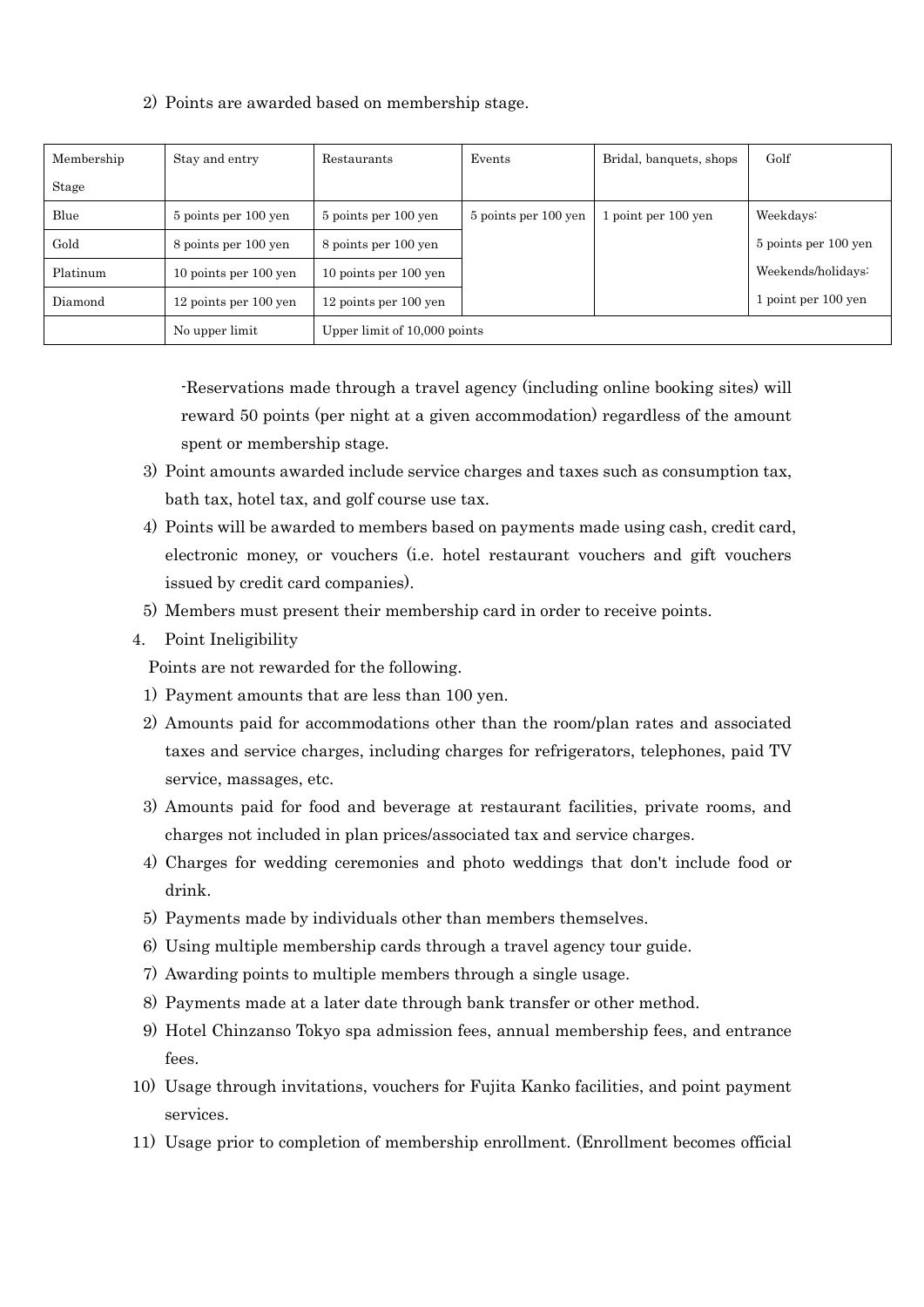upon completion of the application process on Fujita Kanko's website.)

- 12) Other cases deemed ineligible by the facility.
- 5. Point Payment Service
- 1) Points can be used to make payments via point payment service at eligible facilities.

-Points earned at facilities outside Japan will be granted based on a conversion to Japanese yen at a rate set by Fujita Kanko. If the converted amount is not a whole number, points awarded will be rounded down to the nearest whole number.

- 2) Point payments can be made in units of 1 yen, with 1 point equalling 1 yen.
- 3) The usage of points in payments cannot be cancelled for any reason.
- 4) Terms and conditions such as conversion rates and usage units are subject to change without notice. In addition, point payment service may be temporarily suspended or terminated without notice.
- 5) Points are not rewarded for payments made with points.
- 6) Points cannot be exchanged for cash.
- 7) Point payments cannot be made without presenting a membership card.
- 8) When paying for stays over multiple consecutive nights using a combination of reservations made directly through the official website or hotel and reservations made through travel agencies (including internet booking and travel sites), point payment priority will be given to reservations made directly through the official website or hotel.
- 6. Using Point Payments for Bookings on Official Website
	- 1) Members can use their points to pay for accomodation bookings made through the official website.
	- 2) Points can be used as money in increments of 1 yen, where 1 point equals 1 yen. -Points earned at facilities outside Japan will be granted based on a conversion to Japanese yen at a rate set by Fujita Kanko. If the converted amount is not a whole number, points awarded will be rounded down to the nearest whole number.
	- 3) The minimum number of points you can spend is 1 point and the minimum value you can spend points on is 1 yen.
	- 4) Points will be deducted as soon as the booking is confirmed. Once the booking is confirmed, the number of points used will not change.
	- 5) Points used will only be refunded if the booking is cancelled online. (Refunds may take time to process in the event of system failure.)
	- 6) Points will not be refunded if they have expired at the time of cancellation.
	- 7) Points will not be refunded if a booking is cancelled via phone call or other method that does not use the internet.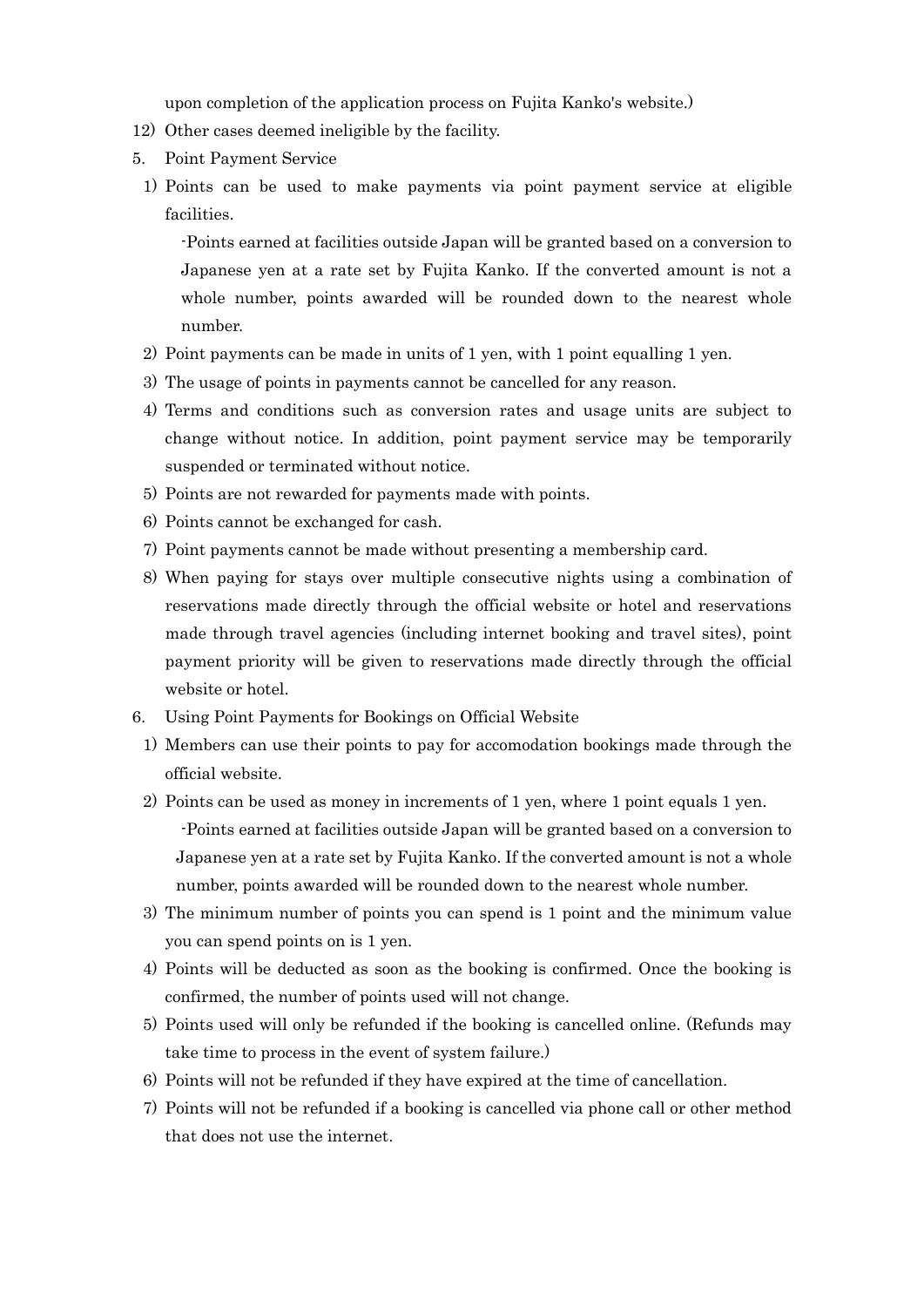- 8) In the event of cancellation, points used will be prioritized toward paying for any resulting cancellation fees. (Includes fees from pre-paid credit card charges and cancellations resulting from failing to arrive at an accommodation without notice.)
- 9) Paying with points does not reward points.
- 7. Point Payment Service Exceptions
	- The following are ineligible for point payment service.
	- 1) Failing to present a member's membership card on use.
	- 2) Paying with multiple membership cards.
	- 3) Amounts paid for accommodations other than the room/plan rates and associated taxes and service charges, including charges for refrigerators, telephones, paid TV service, massages, etc.
	- 4) Amounts paid for food and beverage at restaurant facilities, private rooms, and charges not included in plan prices/associated tax and service charges.
	- 5) Charges for wedding ceremonies and photo weddings that don't include food or drink.
	- 6) Use of facilities not covered by point payment service.
	- 7) Hotel Chinzanso Tokyo spa admission fees, annual membership fees, and entrance fees.
	- 8) Usage by tenants and select stores.
	- 9) Advance payments, deposits, and other payments made prior to the date of use.
- 10) Payments made after date of use.
- 11) Other cases deemed ineligible by the facility.
- 8. Redeeming Points for Products

You may redeem points for products from your profile page.

- 9. Limitations for Point Exchanges and Payments
	- 1. Point exchanges and point payment service cannot be used under the following circumstances.
	- 1) In the event of a natural disaster, power failure, system failure, terminal failure, or any other unavoidable circumstances.
	- 2) If member services are temporarily suspended due to system maintenance or other system-related issue.
	- 3) If members violate or are believed to have violated the terms of service.
	- 4) If a member's membership card is altered or forged, or if a member's points have been earned through illegal means.
		- 2. Fujita Kanko assumes no responsibility for any inconvenience or damage that results from a member's inability to use points for exchanges or payments due to any of the reasons listed in the previous section.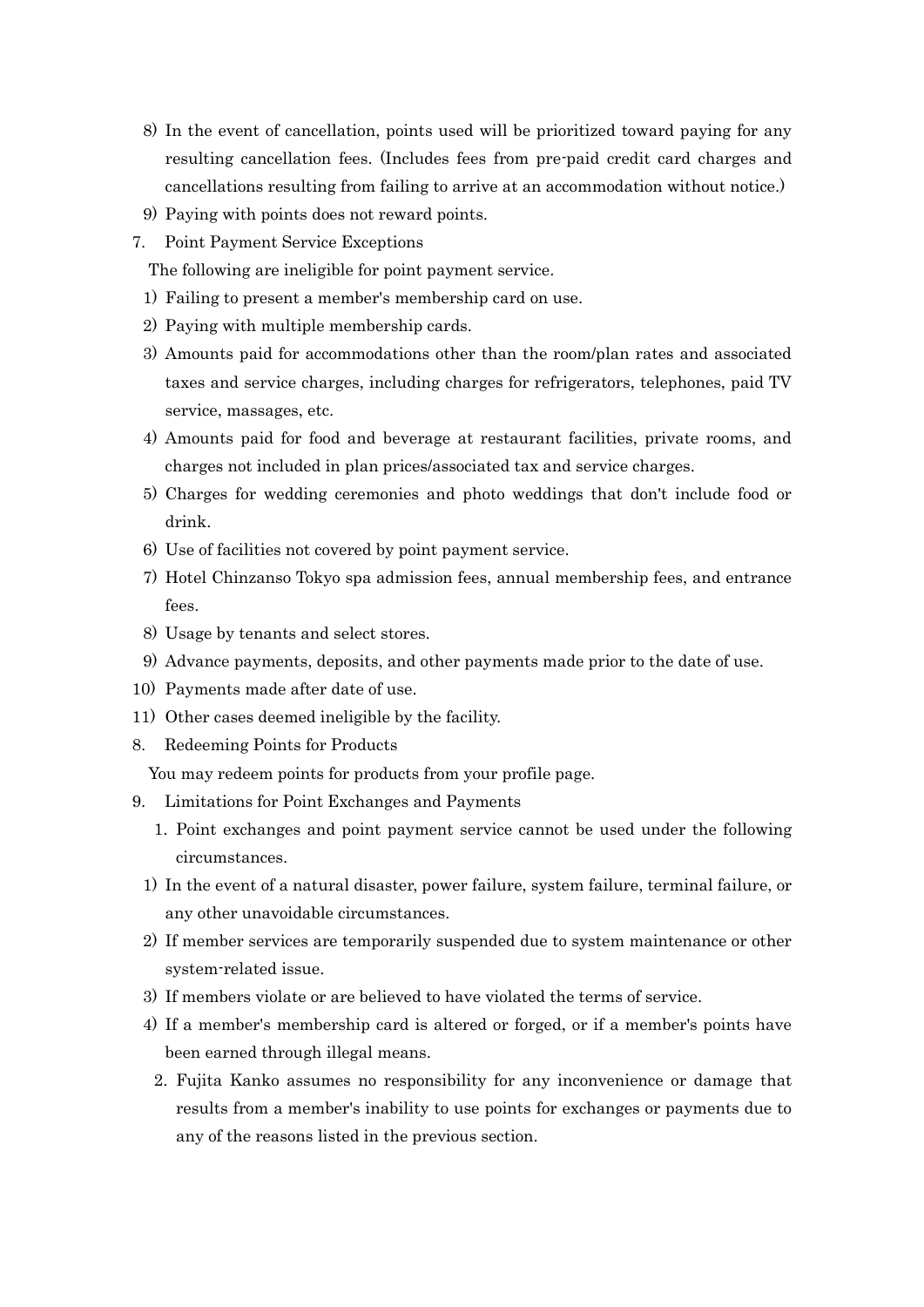10. Point Expiration

Points are valid up to a maximum of three years after the day the points are earned. (Until the end of December two years after the date the points were earned.)

11. Point Forfeiture

If a member's membership is terminated in accordance with Article 7, they forfeit all points earned.

12. Viewing Points/Usage History

Members can check their earned points and usage history via their profile page. A password is required to access profile pages. To improve security, members are asked to change their password at regular intervals.

13. Valid Service Facilities

Fujita Kanko's official website ( <https://the-fujita-members.fujita-kanko.co.jp/> ) contains a list of facilities covered by this service. Additionally, the facilities covered by this service are subject to additions and changes.

## Article 11. Management of Personal Data

The Company has established a basic policy for the protection of personal data used by the service for promotions, surveys, etc., with the head office being responsible for the protection and management of personal data. The Fujita Kanko Group's data protection policy can be found on the following website: <https://www.fujita-kanko.co.jp/policy/>

## Article 12. Personal Data Usage

- 1. The company collects and retains personal data (collectively, ""personal data"") related to the following.
- 1) Data registered when applying for membership or requesting changes, such as name, date of birth, e-mail address, zip code, address, telephone number, and anniversary dates.
- 2) Data related to this service and service facilities, such as usage status, usage tendencies, usage history, and membership information.
- 3) Data pertaining to customer satisfaction and other information obtained through the use of this service, such as promotion participation and questionnaire responses.
- 2. Personal data will be used for the following purposes in addition to the purposes described in Fujita Kanko Group's personal data protection policy, and will not be used for any other reason.
	- 1) To provide services such as food and beverage during check-in and stay, along with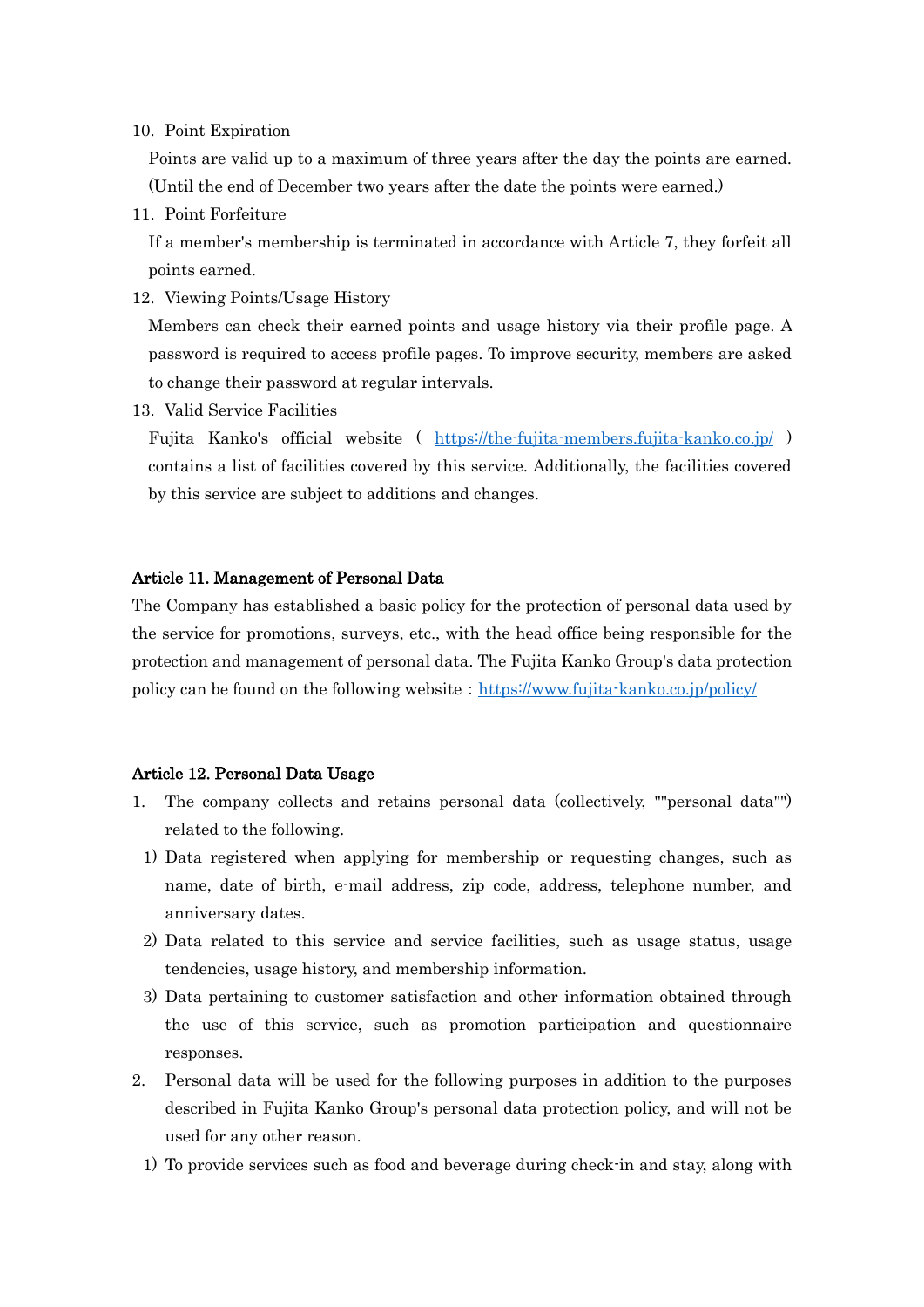this service and related services.

- 2) To contact members for this service and when necessitated by facilities and other services.
- 3) To send information and notices via direct mail.
- 4) To send notification e-mails via e-mail services.
- 5) To inquire about and respond to inquiries received from customers.
- 6) To provide various benefits and related necessary documents.
- 7) To conduct research on the usage of this service.
- 8) To serve as a refernce point for improving service at facilities.

## Article 13. Messages to Members

- 1. Facilities may send direct mail based on member data submitted at the time of application, and information registered on member profile pages.
- 2. Facilities may send advertisements and promotional e-mails to e-mail addresses registered on member profile pages.
- 3. After registering for membership, members can change their registration information via their profile page or by calling the head office.

## Article 14. Shared Usage of Personal Data, Provision to Overseas Group Companies

- 1. In addition to the joint use of personal data described in Fujita Kanko Group's personal data protection policy, the personal data specified in Article 12 will be used as necessary by Fujita Kanko Group for the following purposes. In such cases, the entity responsible for overseeing the data is the Company, as in the case of joint use as described in Fujita Kanko Group's personal data protection policy.
	- 1) To implement services for customers and related matters, such as communication, product delivery, and payment settlement, in relation to the use of the Fujita Kanko Group's business facilities. (Wedding/banquet/restaurant facilities, accommodation facilities, leisure facilities, golf courses, etc.)
	- 2) To deliver notifications and surveys related to Fujita Kanko Group's business and facilities. (Wedding/banquet/restaurant facilities, accommodation facilities, leisure facilities, golf courses, etc.)
	- 3) For computer-based statistical analysis for the purpose of understanding, improving, enhancing and developing Fujita Kanko Group's facilities and product services.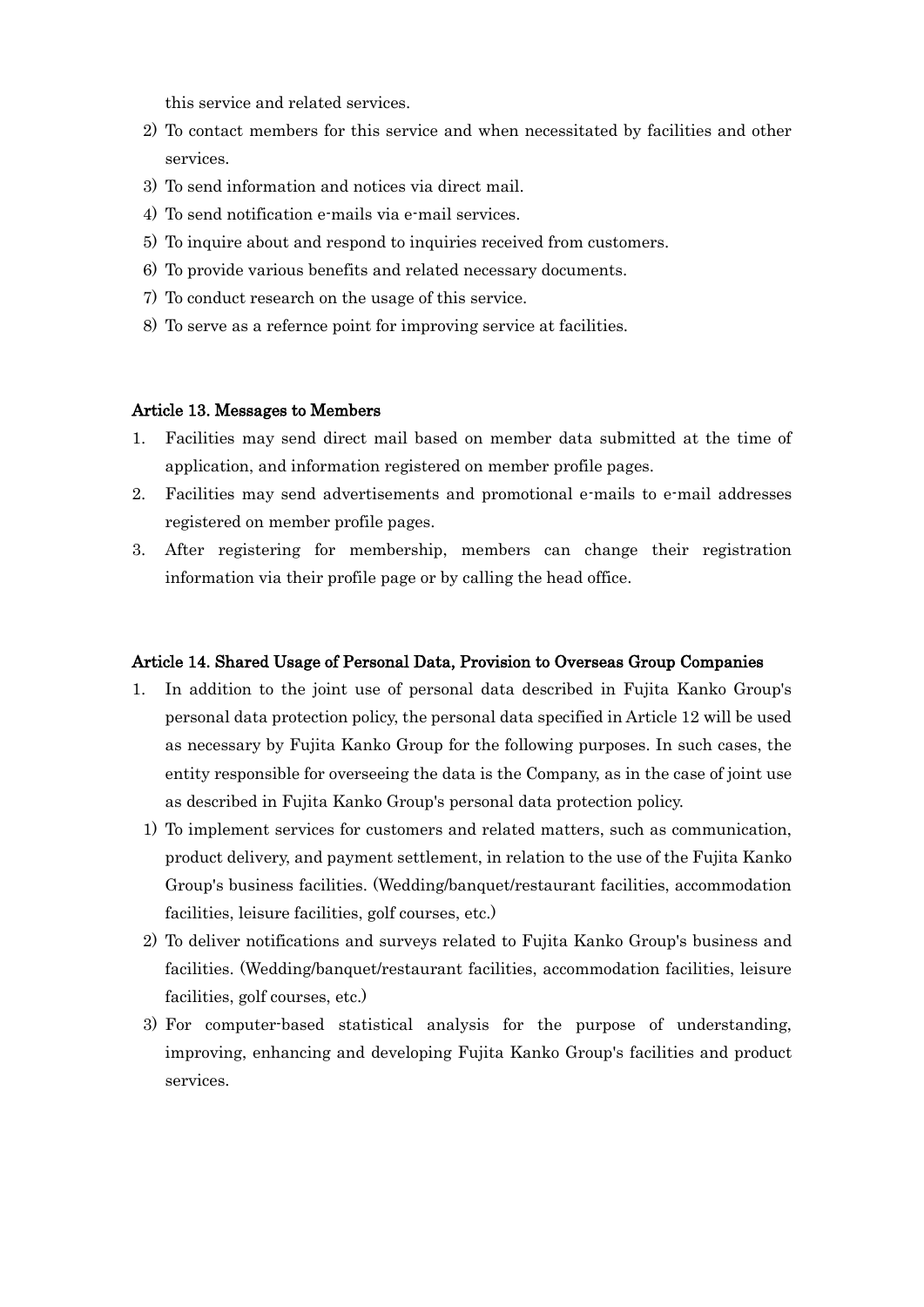- 4) For the management and operation of each of Fujita Kanko Group's membership organizations (The Fujita Members, Wisterian Life Club members, Club Fujita members, members of wedding ceremonies and other membership organizations, etc.), the provision of services to members, and incidental matters.
- 2. In relation to the personal data usage described in Article 12, data will be provided to Fujita Kanko Group companies Taiwan Fujita Hotels Inc. (Taiwan) and WHG Korea Inc. (Korea) in order to confirm things such as member points and usage histories.

Both companies adhere to standards for the protection of personal data of the same level required by businesses dealing with personal data in Japan.

For information about the policies for protection of personal data in Taiwan and Korea, please see below.

Taiwan: [https://www.ppc.go.jp/files/pdf/taiwan\\_report.pdf](https://www.ppc.go.jp/files/pdf/taiwan_report.pdf) Korea: [https://www.ppc.go.jp/files/pdf/korea\\_report.pdf](https://www.ppc.go.jp/files/pdf/korea_report.pdf)

## Article 15. Third Parties

To facilitiate smooth business operations, the Company outsources part or all of the following operations to third parties, providing personal data to the outsourced parties as necessary.

- 1) For inquiries regarding the admission and use of this service.
- 2) Receiving and registering change requests.
- 3) Work related to granting and using points.
- 4) Work related to information and data processing for this service.
- 5) Sending/transmitting direct mail and other information from facilities.
- 6) Any other business related to this service as designated by the head office. \*Members agree in advance that the head office may add to or change the contents of the third-party services described above as necessary.

### Article 16. Personal Data Protection

Personal data will be handled responsibly by the head office and other personnel (including contractors) involved in operations that require such information, and will be strictly managed to protect it from leakage, falsification, and unauthorized use. We will not disclose any personal data to third parties without the consent of the individual, except in the following cases.

- 1) When required by law.
- 2) When necessary to protect the life, body, or property of an individual in a situation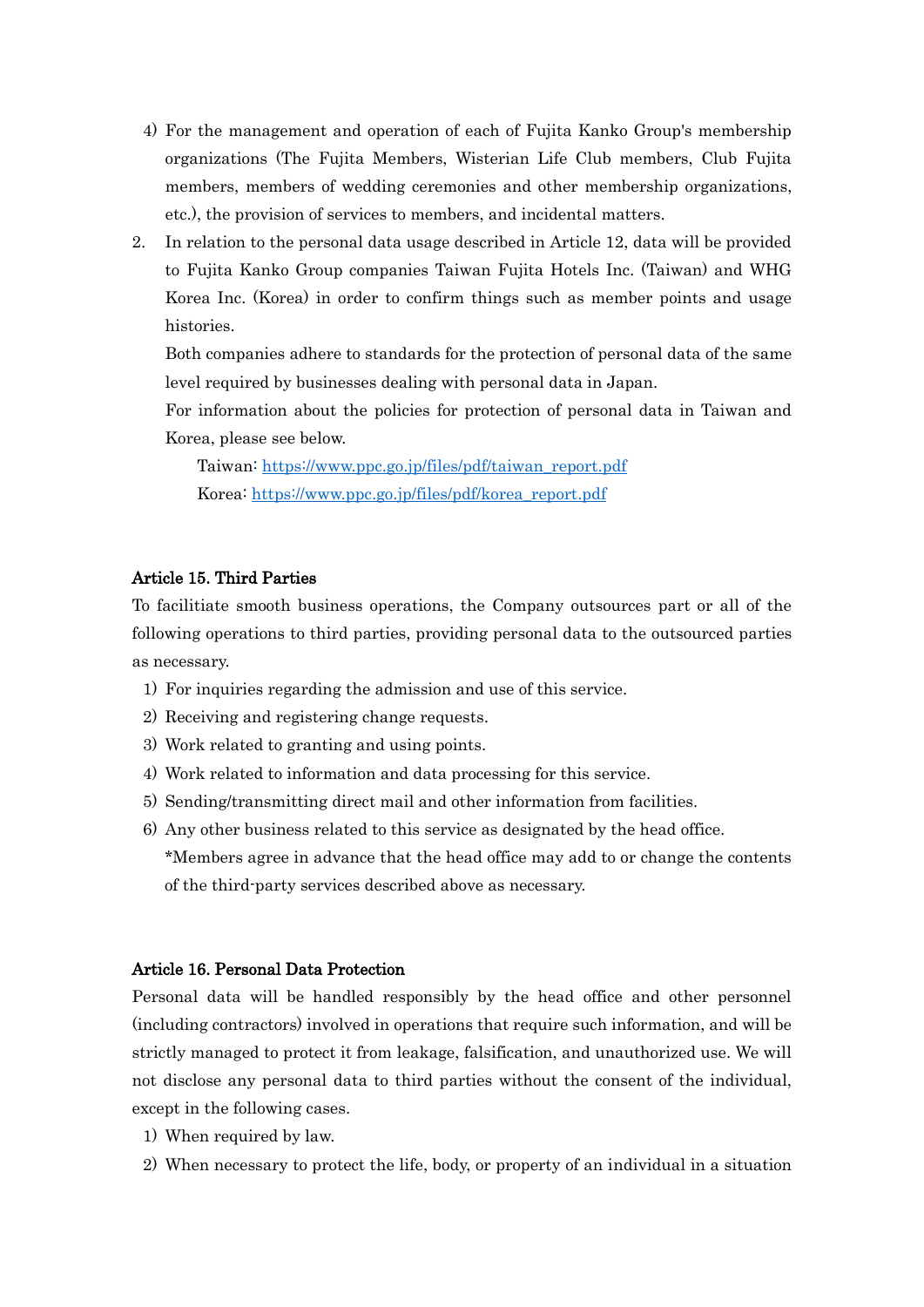where the individual's consent cannot be obtained.

3) When necessary to cooperate with a domestic agency, a local government, or a person or organization entrusted by either of the foregoing in executing affairs prescribed by laws and regulations, and when obtaining the consent of the individual may impede the execution of such affairs.

## Article 17. Personal Data Disclosure/Amendment/Deletion

Members can contact the head office to request the disclosure, correction, or deletion of their personal data. In such cases, the Company will request that you provide information to identify you personally.

#### Article 18. Changes and Terminations of This Service

The Company may terminate this service in part or in whole according to its own judgment. In the event of such a termination, all rights related to the use of the service by members will be forfeited due to the termination of the service, unless the Company explicitly notifies, informs, or announces otherwise to members.

#### Article 19. Limitations of Liability

- 1. In the event a member causes inconvenience or damage to a third party through the use of this service, the member shall be solely responsible for resolving the matter between the parties concerned, and the Company shall bear no responsibility whatsoever.
- 2. The Company shall not be held responsible for any inconvenience or damage caused by the member's inability to use the service due to wireless service issues, except in the case of intentional or gross negligence on the part of the Company.

### Article 20. Severability

Even if any provision of the terms of service, or any part thereof, is determined to be invalid or unenforceable under the Consumer Contract Act or other laws or regulations, the remaining provisions of the terms of service and the remainder of the provisions determined to be invalid or unenforceable shall remain in full force and effect.

#### Article 21. Governing Law

The terms of service are governed under Japanese law.